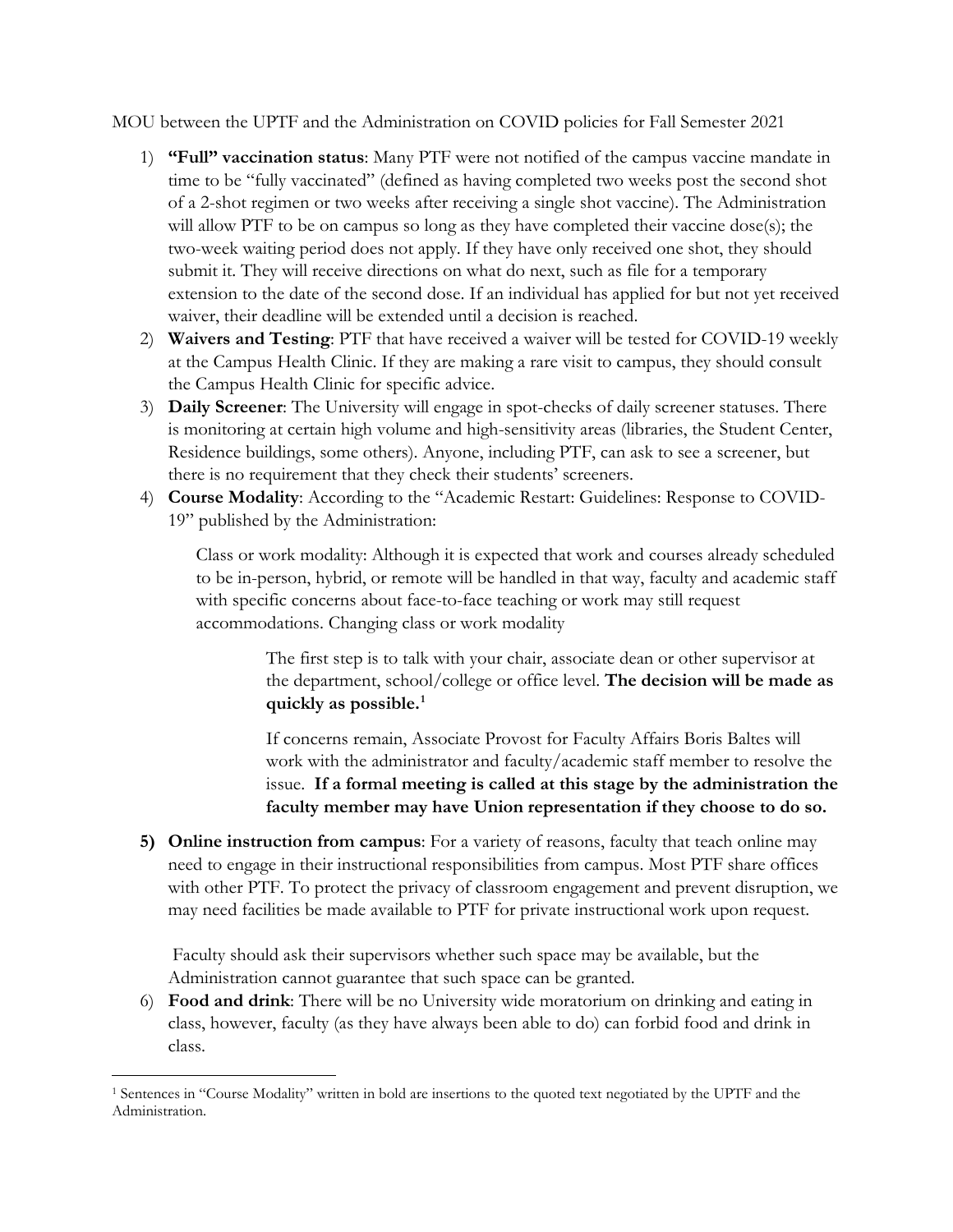7) **Promotion**: In order to hold PTF harmless for reductions to their workload, PTF will be able to "look back" to eight years to determine if they have enough semesters in a course pool to be eligible for promotion. This policy will be in place through the end of our current CBA.

However, as to avoid a serious disruption to the course pool documents for departments and colleges, this calculation must be done by the PTF as the course pool documents will only look back 7 years as is required by the CBA. In sum, the responsibility will be on the PTF to provide documentation as to their eligibility for promotion if going back 8 years.

- 8) **Leave of Absence**: PTF that are not comfortable teaching during COVID may request a Leave of Absence during the pandemic. This Leave will not prevent them from claiming their contractual Leave in the future. The administration will consider a request to not have a COVID leave of absence count on a case-by-case basis.
- 9) **"Noncompliance" with the vaccine mandate:** As the University website<sup>[2](#page-1-0)</sup> notes, "If a student or member of the faculty, staff or administration comes to campus unvaccinated or without an approved exemption, they will face the repercussions currently codified in the various contracts, policies and procedures governing disciplinary procedures for the respective groups." The UPTF Collective Bargaining Agreement separates disciplinary procedures into two categories: serious and not serious. Determination of whether a violation is a serious or not will be done on a case by case basis once all of the facts and circumstances of the violation are considered. Once the determination is made, discipline with follow the process in the CBA.

## 10) **Unless otherwise stated above, this MOU only applies to Fall semester 2021**

<span id="page-1-0"></span><sup>2</sup> https://wayne.edu/coronavirus/vaccine-mandate